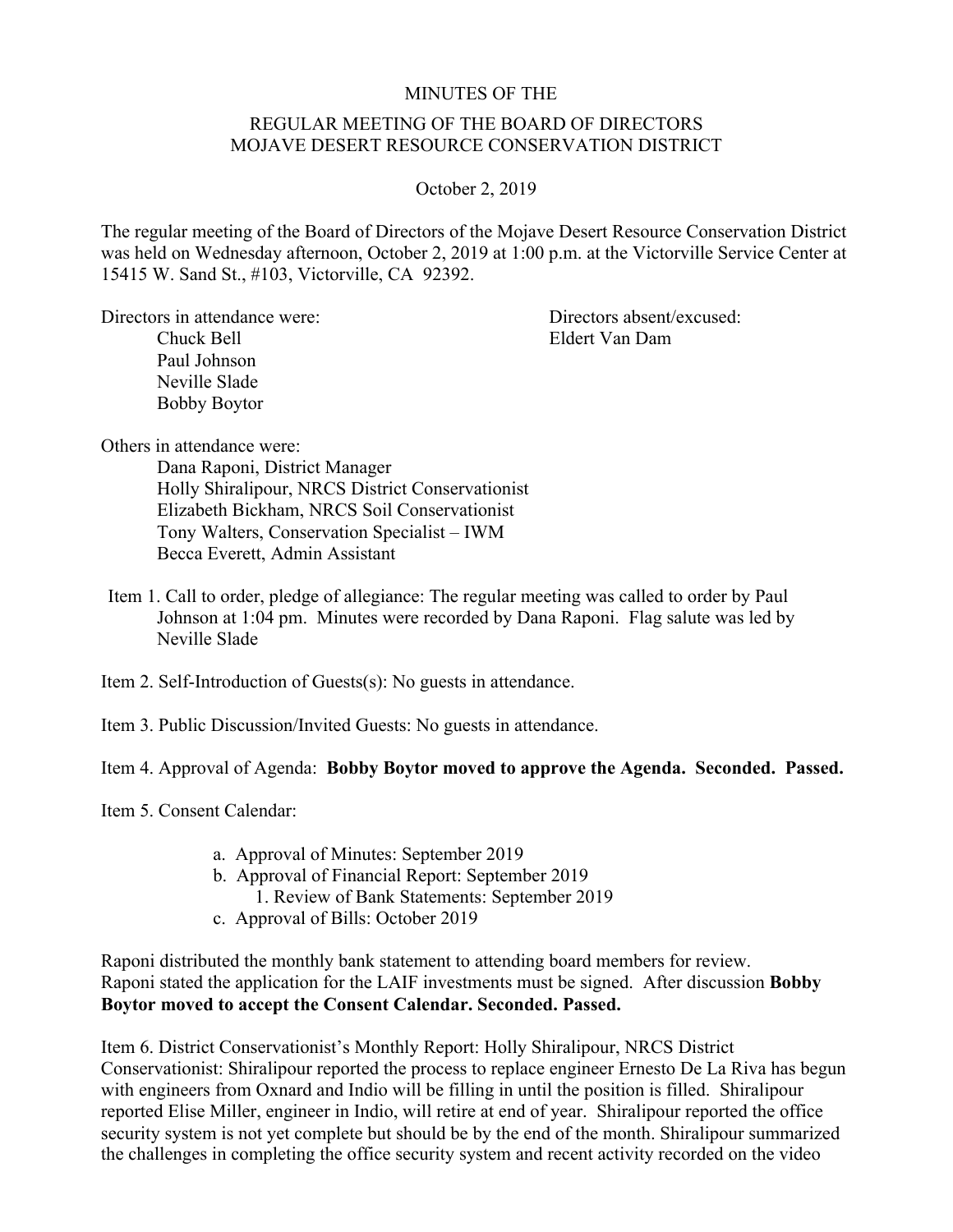feed of the installed cameras. Shiralipour reported Rich Campbell, a former NRCS District Conservationist in Lancaster as well as other conservation positions, had recently passed away. Discussion followed. Shiralipour reported Farm Bill and software changes are underway, as well as a new system for evaluating and ranking applications and should be implemented this year. Shiralipour summarized the farm bill contracts, funding amounts and acres served from the Victorville Field Office this year and since 2014. Shiralipour stated some producers located in the same area had found high levels of Boron in their water, which was not conducive to growing crops. Discussion followed on basic principles required before a crop is even planted and the desire to educate new farmers on the basics of farming. Walters stated he covers some basic farmer education in his workshops.

Item 7. ReLeaf Project: Cheryl Nagy's report was in the director books for review. Raponi stated she will let the board know when the NFWF grant is officially announced.

Item 8. Irrigation Water Management / Las Flores Ranch: Tony Walters, Irrigation Water Management Specialist, reported he had attended the MWA board meeting where the workplan was approved. Walters reported he had been asked to work with residential community Del Webb to perform a full-scale irrigation audit. Discussion followed. Walters reported there were upcoming IWM visits scheduled for Newberry Springs. Walters summarized the workshops and outreach events he and Luis Cortes had presented and attended. Walters summarized a list of upcoming outreach events, including the Pistachio Festival in Newberry Springs, a Spanish workshop at the city of Victorville that will be led by Luis Cortes, Del Webb workshops and the VVC plant sale. Walters reported the swamp cooler study is on hold because of the change in seasons. Walters stated he is still working with Earl Graham to get the new parts ordered for the infrastructure at Las Flores.

Item 9. Mojave Weed Management Area: Raponi stated she had received an article from Bell regarding a hybrid tumbleweed. Discussion followed.

Item 10. Old Business:

- a. RC&D Program Update: Nothing new at this time.
- b. Conservation Easements/Mitigation: Raponi reported the latest mitigation area being negotiated had been defoliated by the bark beetle. The district had suggested the mitigation area be relocated to just north of the forks dam in Hesperia, where the tamarisk beetle was not present. The client had informed the district the 1600 application in the HMMP contained extensive avoidance measures and would not allow the mitigation area to be relocated to Hesperia. Consequently, the mitigation has fallen through. Discussion continued regarding the bark beetle. Raponi stated Ken Lair believes there is a hybrid Tamarisk in the riverbed that may be causing some of the resistance.
- c. Mojave Water Agency FY 2019-2020 Weed Removal Program: Bell summarized the funding allotted for the tamarisk removal in FY 2019-20 and stated it most likely will not be used due to the tamarisk beetle presence. If the tamarisk beetle is not present in the next spraying year the funding will be re-budgeted.
- d. Sand Blow/Fugitive Dust-Erosion Control: Raponi distributed a power point handout to the board members created by Pat Flannigan, associate director, regarding the possibility of the RCD becoming a sponsor of distributing air quality monitors in proposed solar project areas. Bell stated this was an action item under new business. Raponi called Flanigan and put the phone on speaker. Flanigan explained the first slide in the handout showing an example of the regular dust problems in the Mojave River Valley which is located East of Barstow, between I 15 and I 40. Flanigan summarized she has become aware there will never be any onsite monitoring for fugitive dust on any solar projects East of Barstow. Flanigan stated she has been informed it is possible to request California Air Resources Board (CARB) to install PM2 monitoring stations. Discussion followed on who would determine the locations of the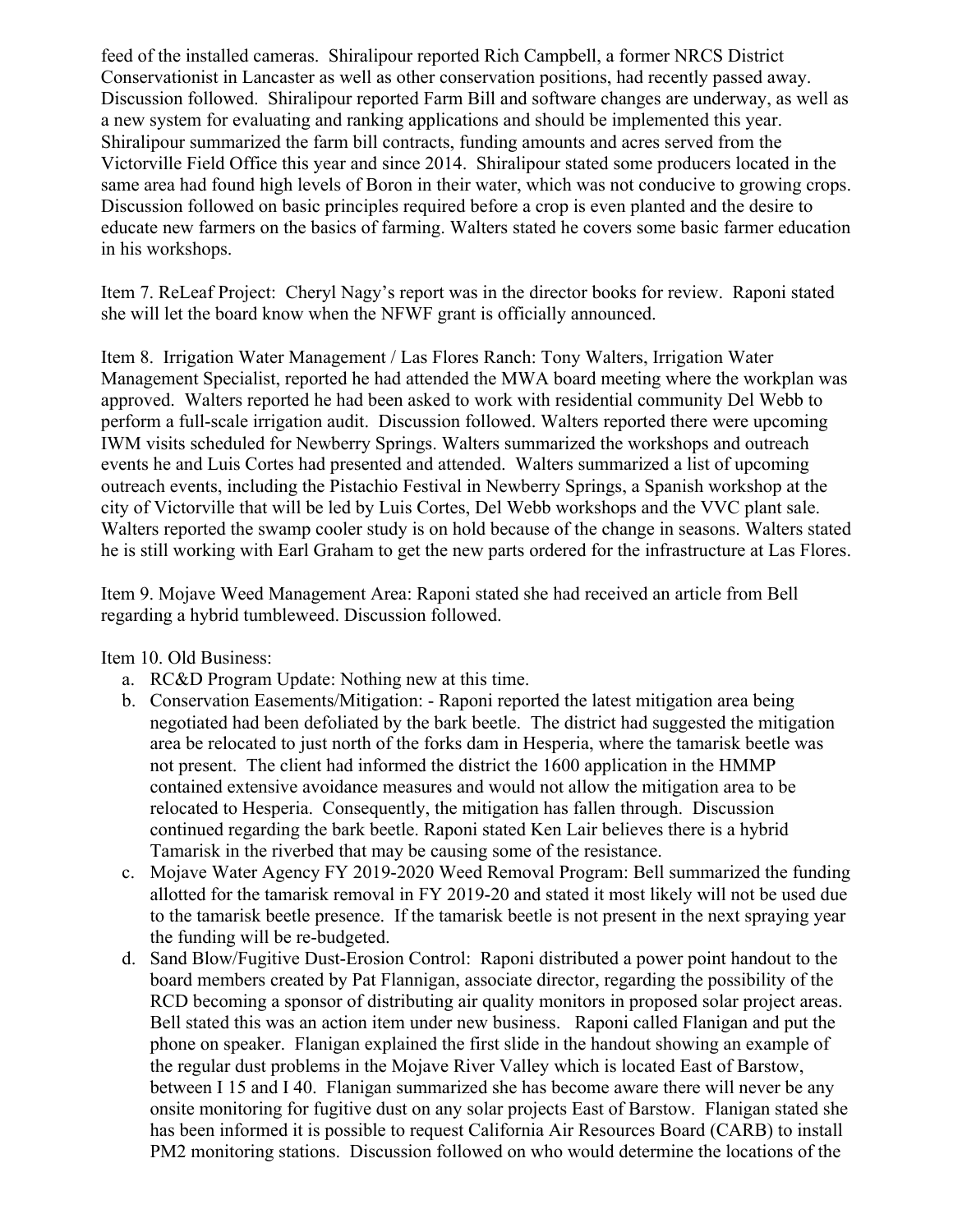monitors and who would install them. Flanigan discussed the use of the air basin wide threshold used in the Environmental Impact Report. Discussion followed on the need to know particulate point source instead of using non-point source in this instance. Flanigan summarized the existence of Creosote rings in the area proposed for the solar plant, and how removing them would remove function, and once function is disturbed, dust occurs. Bell stated this information needed to be in the solar plant appeal to the San Bernardino County Board of Supervisors. Discussion followed. Bell inquired if the RCD helped in determining where the monitors are placed, and CARB installed the monitors, who would read the data? Flanigan stated it was telemetry data and will be available on the CARB and other websites as well as saved and backed up. Discussion followed on the possibility of using this data for future projects in these areas, requiring two years of baseline data, requiring upwind and downwind monitors and monitoring for the life of the project. Slade stated other entities have been collecting data from upwind and downwind monitors. Discussion followed on reviewing other entity's monitoring data. Bell inquired about other sponsoring entities for the letter to CARB requesting to use their monitors. Discussion followed on what entities will be sponsoring the letter to CARB and what format will be used for the letter. Johnson stated the consensus was for the district to be a sponsor for the Air Quality monitors and it will be formalized under new business. Discussion followed on the need for historical air quality data and the use of it for code enforcement and regulation violations.

- e. Dairy Issues: Johnson stated he has not heard anything new from Lahontan on the animal confinement order. Johnson stated local dairies are continuing their monitoring and reporting to Lahontan. Discussion followed.
- f. Update on Camp Cady: Elizabeth Bickham stated the spring monitoring report has been completed and sent to Bruce Kenyon, Quail Unlimited, but she has not heard back from him yet. Bickham stated the fall monitoring visit is planned for November 2019. Bell inquired about the bio fund request for updating the older water pipes at Camp Cady. Discussion followed regarding the aging infrastructure at Camp Cady.
- g. Raven Issue: Bickham stated she had attended a demonstration by Hard Shell Labs using drones to deter Ravens at a jujube farm in Lucerne Valley, and stated the drones showed a lot of promise. Bickham reported the actual species identified eating the jujubes was a house finch. Discussion followed. Bickham summarized the length of fly time of the drones, the reaction of the birds to the drone and the quest to make them affordable to the growers. Discussion followed on the future development of the drones and their eventual affordability.
- h. Grant Funding Opportunities: Raponi reported the technical support grant through NRCS has been extended for an additional year, and the existing NRI grant has been finalized, with a new three-year grant put into place.

1. 2019 Specialty Crop Block Grant Program: Raponi stated Luis Sierra had informed her the award for the 2019 Specialty Crop Block Grant, is generally announced in September, however she has not heard from Sierra concerning the grant.

- i. Tamarisk Bio Control: Raponi stated tamarisk beetles had been found on tamarisk at Harper Dry Lake. Discussion followed. Raponi distributed pictures of the tamarisk beetles to the board.
- j. Regulations for Standards for Different Levels' of Mulch/Compost: Neville Slade reported John Davis, Mojave Desert & **Mountain Recycling** Authority, had informed him they were moving ahead with a composting facility located near the Victorville dump, and scheduled for 2020.
- k. Ramp down in Baja to 30% -Possible RCD Assistance with Relation to the Old Baja Plan: Bell stated he and Raponi spoke about combining items k & u on the agenda. Johnson stated he would like to see the RCD board make a formal request to NRCS, to come up with alternate crops and downsizing management and to bring anything to the table to assist with technical assistance and guidance to Baja producers. Discussion followed on possible alternatives for adding water to the Mojave River to help basins downstream. Bell stated the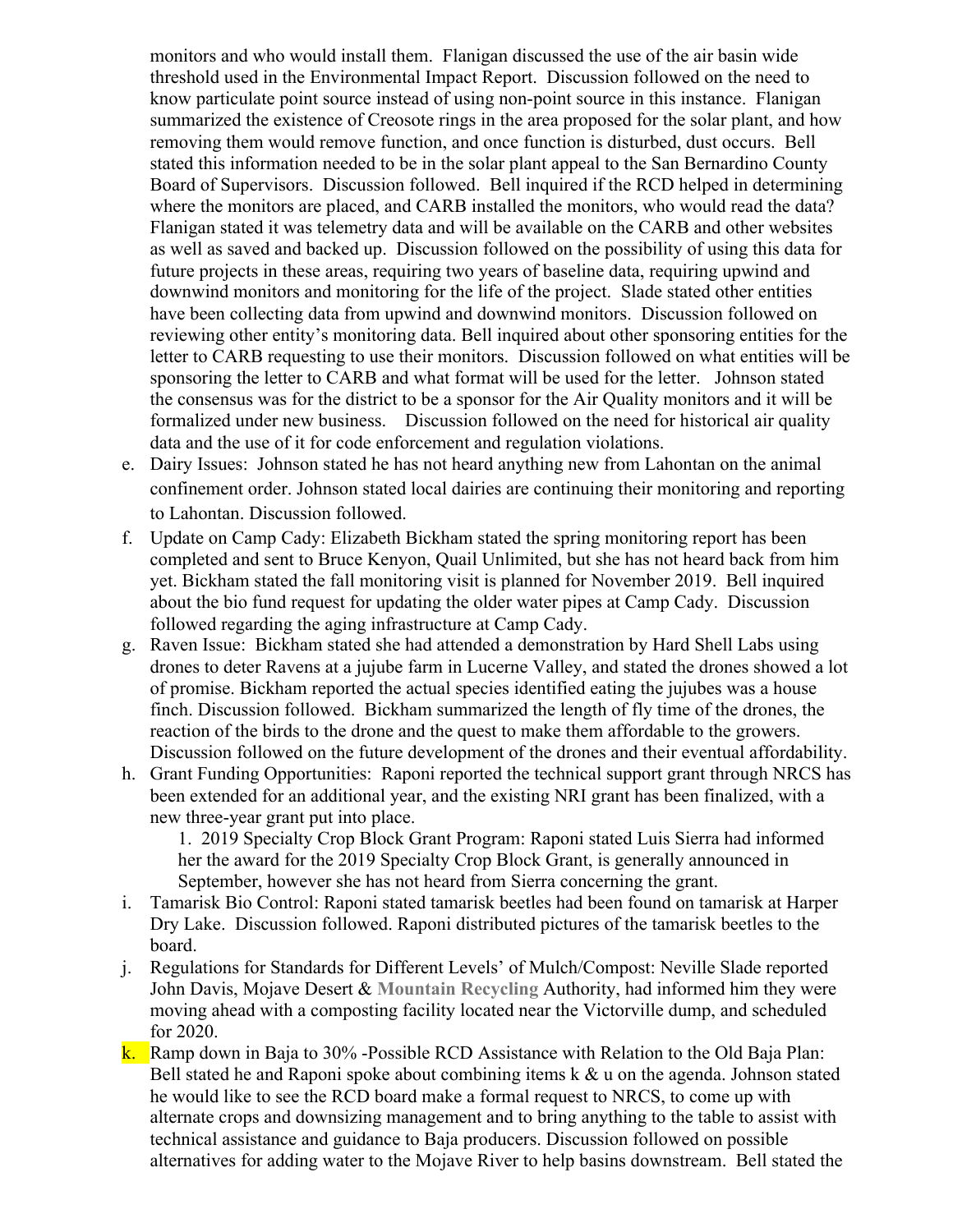Lakes Association in Newberry Springs has obtained an attorney and are pushing for a new analysis of the subsurface flows making their way to Baja. Discussion continued regarding alternative crops. Bell stated that hemp and marijuana are probably the only crops that can pay for state water. Discussion continued regarding the status of the adjudication and the amount of time it may take for basin areas to reach safe yield standards. Walters summarized the technical and educational assistance the IWM program has offered to the Baja area over the last three years. Discussion followed on the amount of assistance NRCS is able to give with some of the alternative crops, the length of NRCS practices and the reluctance of established farmers to change crops. Bell stated that some of the farmers in Baja are looking at solar for a way out. Discussion followed on water rights, people pumping outside the adjudication judgment and the education of new property buyers in the Baja Basin. Slade stated Victor Valley College has just received a three-year grant renewal from Bureau of Land Management for the national seed strategy. Discussion followed on agricultural scale pilot plantings for native seeds, restoration of fallowed lands and the possibility of using restoration funding to combine the two strategies. Bell stated the field restoration would help to keep farmers from going fallow and contributing to sand blow. Shiralipour stated Luis Sierra had found, during the recent cover crop demonstration, that cover crop seeds are extremely expensive and there was much more success when they were mixed with conventional cover crop seeds. Slade stated Judy Perkins with the Bureau of Land Management would like to attend an RCD meeting to brainstorm these ideas. Slade will share Perkins' email with Raponi. Discussion followed on possible options to assist the Baja area farmers. Shiralipour suggested contacting Ken Lair about the project he was involved with in Antelope Valley where farmers were growing native seeds. Bell suggested creating a bullet point list of ways the RCD could help the farmers in the adjudication area. Johnson suggested using the bullet points to write a synopsis and begin to prepare something to present to the farmers. Discussion followed on garnering enough knowledge to put on a workshop. Bell stated he would make a list and give it to Johnson and try to bring a rough list to the next meeting.

- l. Industrial Hemp: This item covered in item 'k' above.
- m. Mojave Narrows Management Plan: Raponi stated cattle have been allowed in portions of the Mojave Narrows Regional Park to control weeds. Johnson stated there has been an issue with the homeless population, cutting gates and fences which allow the cattle to run loose in the park. Discussion followed.
- n. Assistance to MDLT for Weed Removal/Restoration at its Palisades Ranch: Nothing new at this time.
- o. Composting Operations to Deal with Manures: Nothing new at this time.
- p. FY MWA Workplan: Raponi reported Alisa Ellsworth, Fish and Wildlife (CDFW), had submitted her letter with requests for the bio fund where it was approved by the Water Master. Subsequently the bio fund requests and the Workplan was approved by the MWA board.
- q. DOC and Natural Resources Agency Forestry Grant Through Inland Empire RCD: Raponi reported she had received the MOU signed by the Inland Empire RCD board president, Paul Williams.
- r. EQIP Options for Cattle Ranchers: Shiralipour stated NRCS had received a few applications. Discussion followed on working with BLM range improvement recipients. Bell invited Elizabeth Bickham to the next Range Improvement Advisory Meeting.
- s. CARCD Annual Conference November 12-15-Redding: Raponi stated she had made a hotel reservation, but Slade had a conflict in his schedule and is unable to attend so she had cancelled the reservation. Raponi reported the registration for the conference is full and there is now a wait list.
- t. RCD as CEQA Lead Agency for MDLTs Palisades Ranch Restoration Plan/Project: Nothing new at this time.